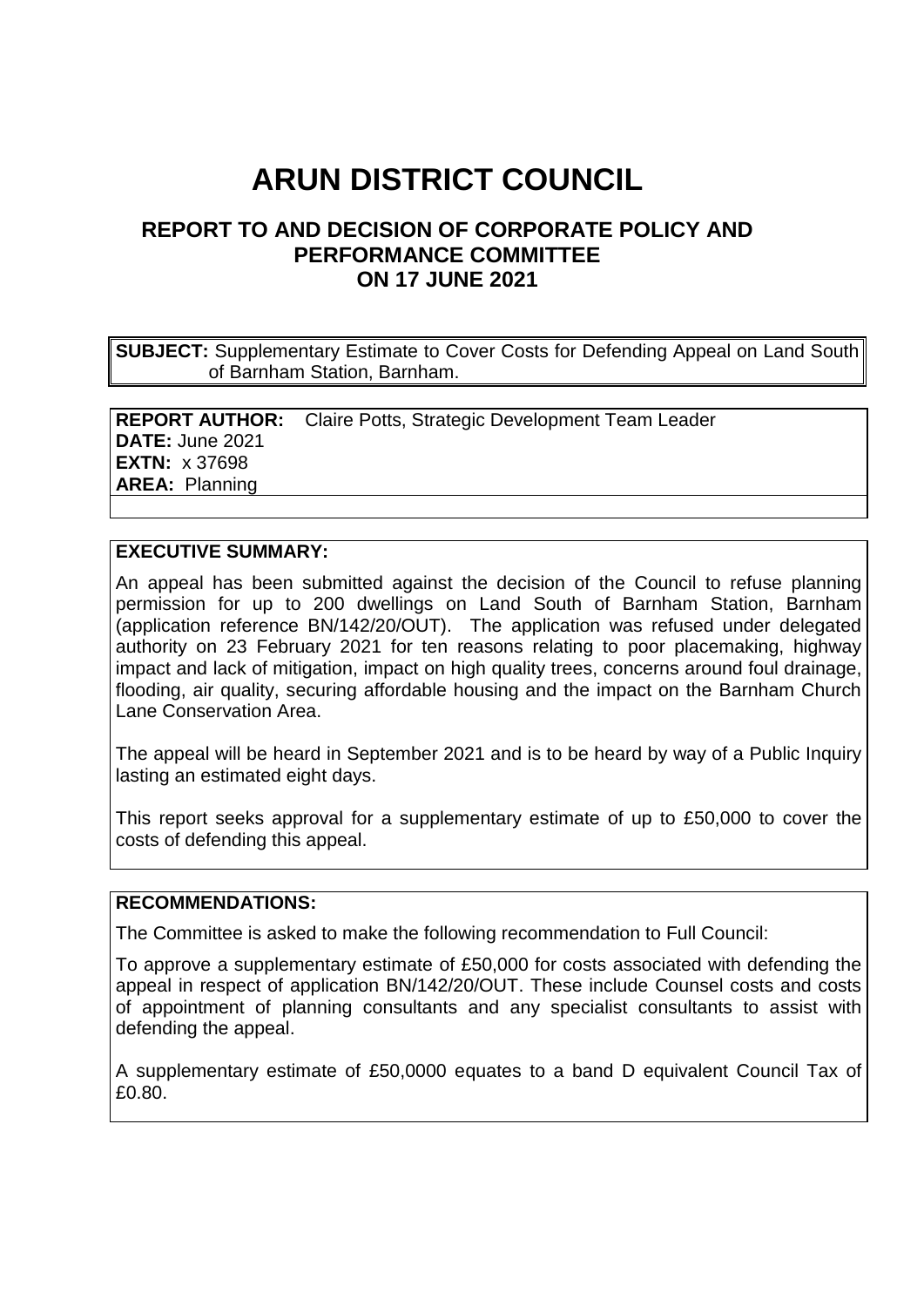#### **1. BACKGROUND:**

1.1 Gleeson Strategic Land submitted to the Council, on 24 November 2020, an outline planning application seeking permission for up to 200 residential dwellings with access taken from Marshall Close, associated infrastructure & landscaping & demolition of existing buildings. All detailed matters were reserved other than the means of access into the site. The development site covers 13.8 hectares.

The application was determined under delegated authority on 23 February 2021. In exercise of its statutory rights under Section 78 of the Town and Country Planning Act 1990, Nexus Planning on behalf of Gleeson Strategic Land, has appealed the decision to refuse the application. The Planning Inspectorate has decided that the appeal should be heard under the public local inquiry procedure.

The reasons for refusal related to poor placemaking, highway impact and lack of mitigation, potential impact on high quality trees, concerns around foul drainage, flooding, air quality, securing affordable housing and the impact on the Barnham Church Lane Conservation Area.

An appeal will be heard into the proposal which will begin on the 21 September 2021. It is likely that the appeal will last up to 8 days, there is a great deal of work involved in preparing the Council's case for the appeal.

As the appeal is to be heard by way of a public inquiry, the Council will be required to be legally represented by Counsel and fee estimates are currently being sought. Based on previous appeals this is likely to be approximately £15,000 plus VAT for representation and for the work involved in the preparation and attendance at the appeal.

The Council will also need to appoint planning consultants to defend the Council's case. Fee proposals are currently being sought from planning firms. Based on previous appeals this is likely to be approximately £20,000 plus VAT and disbursements based 10 days preparatory work, and an eight day inquiry.

The Council will also need to appoint specialist consultants to defend and support the technical reasons for refusal relating to highways. Fee estimates for this work are being sought and an additional amount of approximately £15,000 is required for the work involved for specialist transport consultants for the preparation and attendance at the appeal.

Therefore, in order for the Council to defend the appeal, minimum costs of £50,000 will be incurred.

The Planning department's Consultant and Legal Fees budget is normally used to defend appeals following the refusal of planning permission. However, this budget is very limited and the appeal costs could not be accommodated through this budget in this financial year.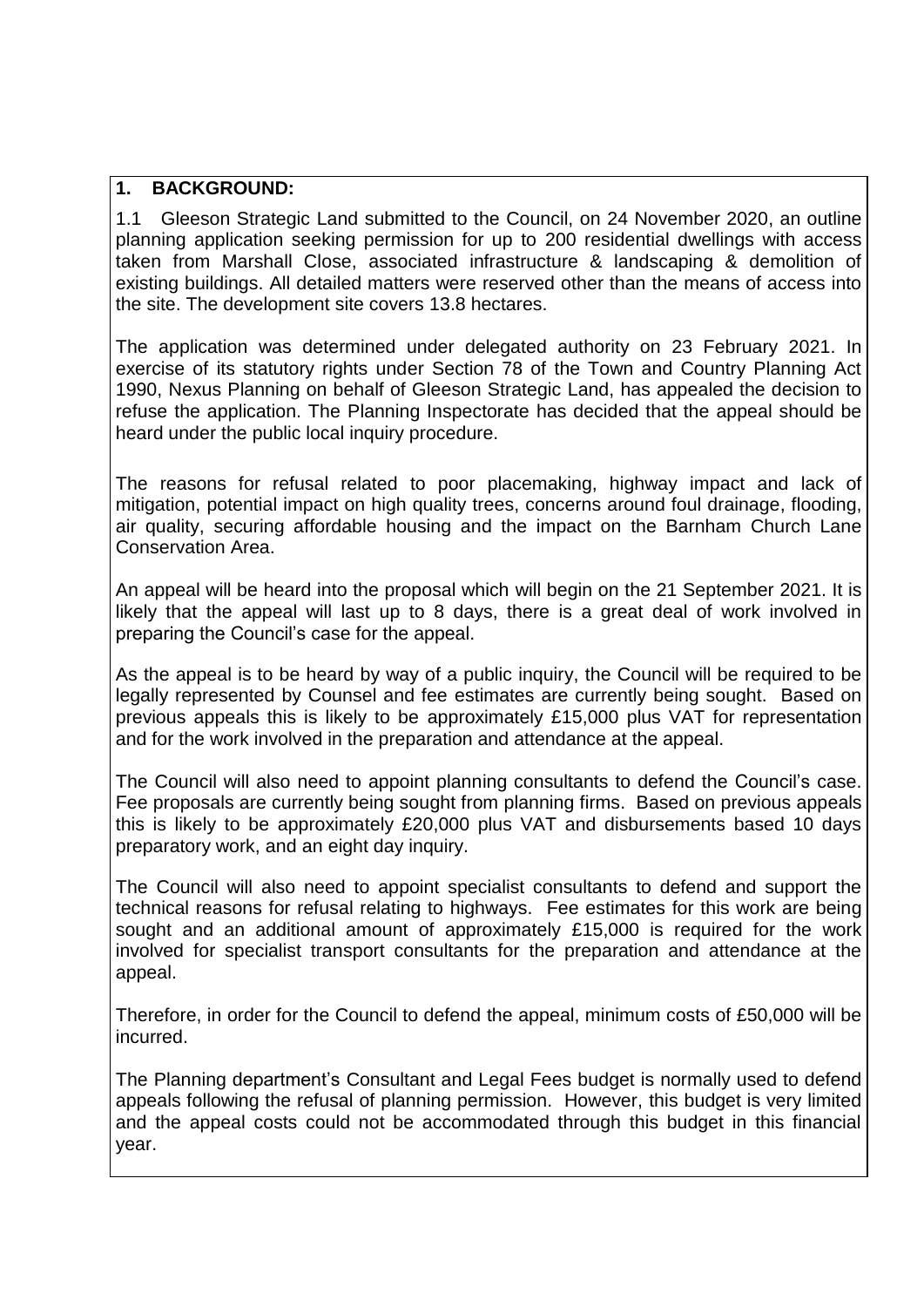## **2. PROPOSAL(S):**

To agree a supplementary estimate of a maximum of £50,000 for costs associated with defending the appeal in respect of application BN/142/20/OUT. These include Counsel costs and costs of appointment of planning consultants and any specialist consultants to assist with defending an appeal. This does not cover the eventuality that the Council lose the appeal and any cost claim by the appellants against the Council is successful.

#### **3. OPTIONS:**

There is no alternative to defending the appeal and appointing Counsel. Council officers could defend the appeal instead of appointing planning consultants but don't have the capacity to do so. Specialist highways advice is needed to defend the highway related reasons for refusal.

#### **4. CONSULTATION:**

| Has consultation been undertaken with:                                                                                    | <b>YES</b>   | <b>NO</b> |
|---------------------------------------------------------------------------------------------------------------------------|--------------|-----------|
| <b>Relevant Town/Parish Council</b>                                                                                       |              | X         |
| <b>Relevant District Ward Councillors</b>                                                                                 |              | X         |
| Other groups/persons (please specify)                                                                                     |              |           |
| 5.<br>ARE THERE ANY IMPLICATIONS IN RELATION TO<br>THE FOLLOWING COUNCIL POLICIES:<br>(Explain in more detail at 6 below) | <b>YES</b>   | <b>NO</b> |
| Financial                                                                                                                 | $\mathsf{x}$ |           |
| Legal                                                                                                                     |              | X         |
| Human Rights/Equality Impact Assessment                                                                                   |              | X         |
| Community Safety including Section 17 of Crime &<br>Disorder Act                                                          |              | X         |
| Sustainability                                                                                                            |              | X         |
| Asset Management/Property/Land                                                                                            |              | X         |
| Technology                                                                                                                |              | X         |
| Other (please explain)                                                                                                    |              |           |

# **6. IMPLICATIONS:**

Financial cost to the Council.

A supplementary estimate results in expenditure above the approved budget and requires approval from Full Council.

# **7. REASON FOR THE DECISION:**

For an appeal by public inquiry, legal representation is required.